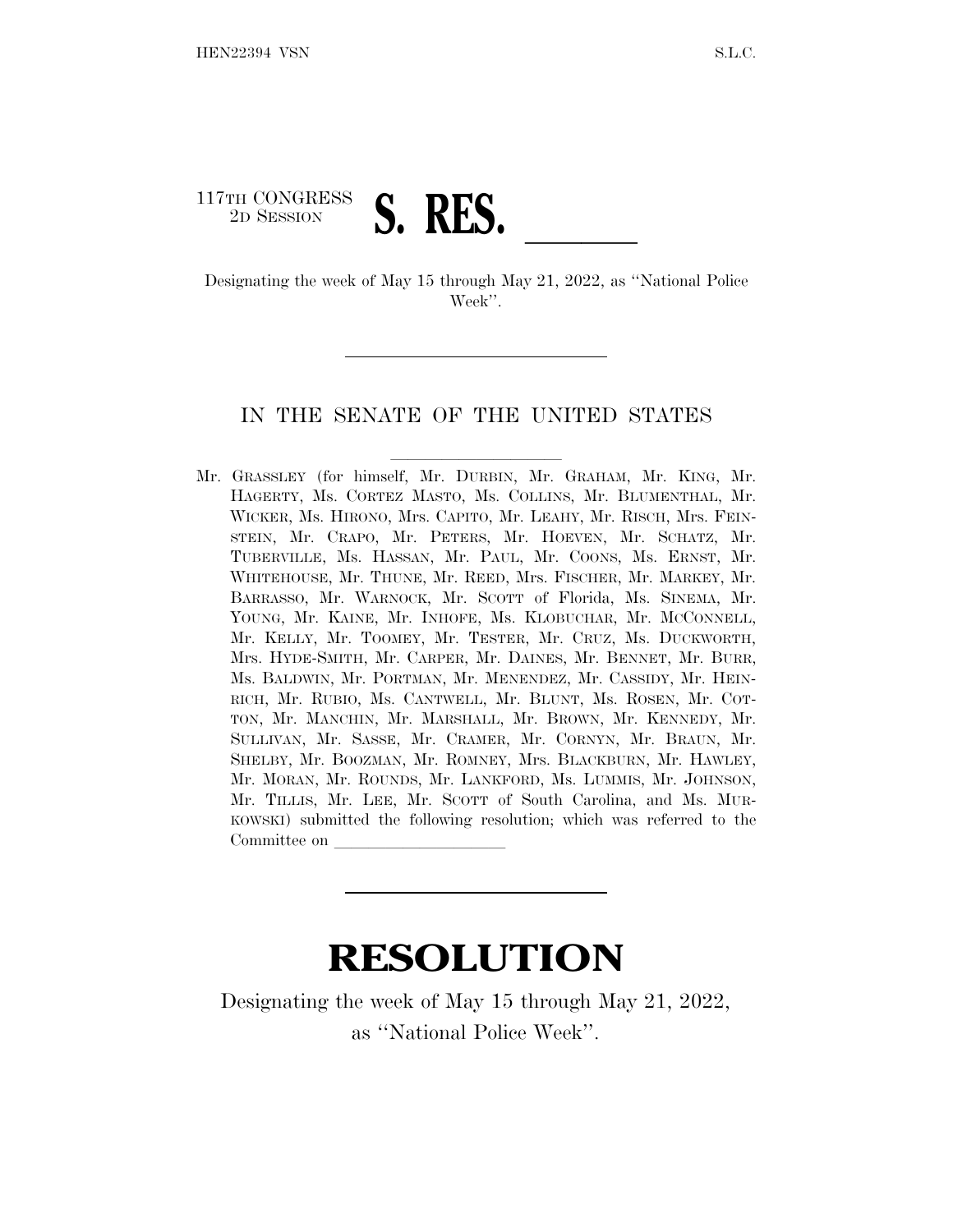2

- Whereas Federal, State, local, and Tribal police officers, sheriffs, and other law enforcement officers across the United States serve with valor, dignity, and integrity;
- Whereas law enforcement officers are charged with—
	- (1) pursuing justice for all individuals; and
	- (2) performing the duties of a law enforcement officer with fidelity to the constitutional and civil rights of the public the officers serve;
- Whereas law enforcement officers swear an oath to uphold the public trust even though, through the performance of the duties of a law enforcement officer, the officers may become targets for senseless acts of violence;
- Whereas law enforcement officers have bravely continued to meet the call of duty to ensure the security of their neighborhoods and communities at the risk of their own personal safety in the time of a viral pandemic;
- Whereas the resolve to service is clearly demonstrated by law enforcement officers across the country who have tragically fallen ill or passed away due to complications of COVID–19 contracted in the line of duty;
- Whereas, in 1962, President John Fitzgerald Kennedy signed Public Law 87–726 (referred to in this preamble as the ''Joint Resolution''), which authorizes the President to proclaim May 15 of every year as ''Peace Officers Memorial Day'' in honor of the Federal, State, and local officers who have been killed, disabled, or otherwise injured in the line of duty;
- Whereas the Joint Resolution also authorizes the President to designate the week in which Peace Officers Memorial Day falls as "National Police Week";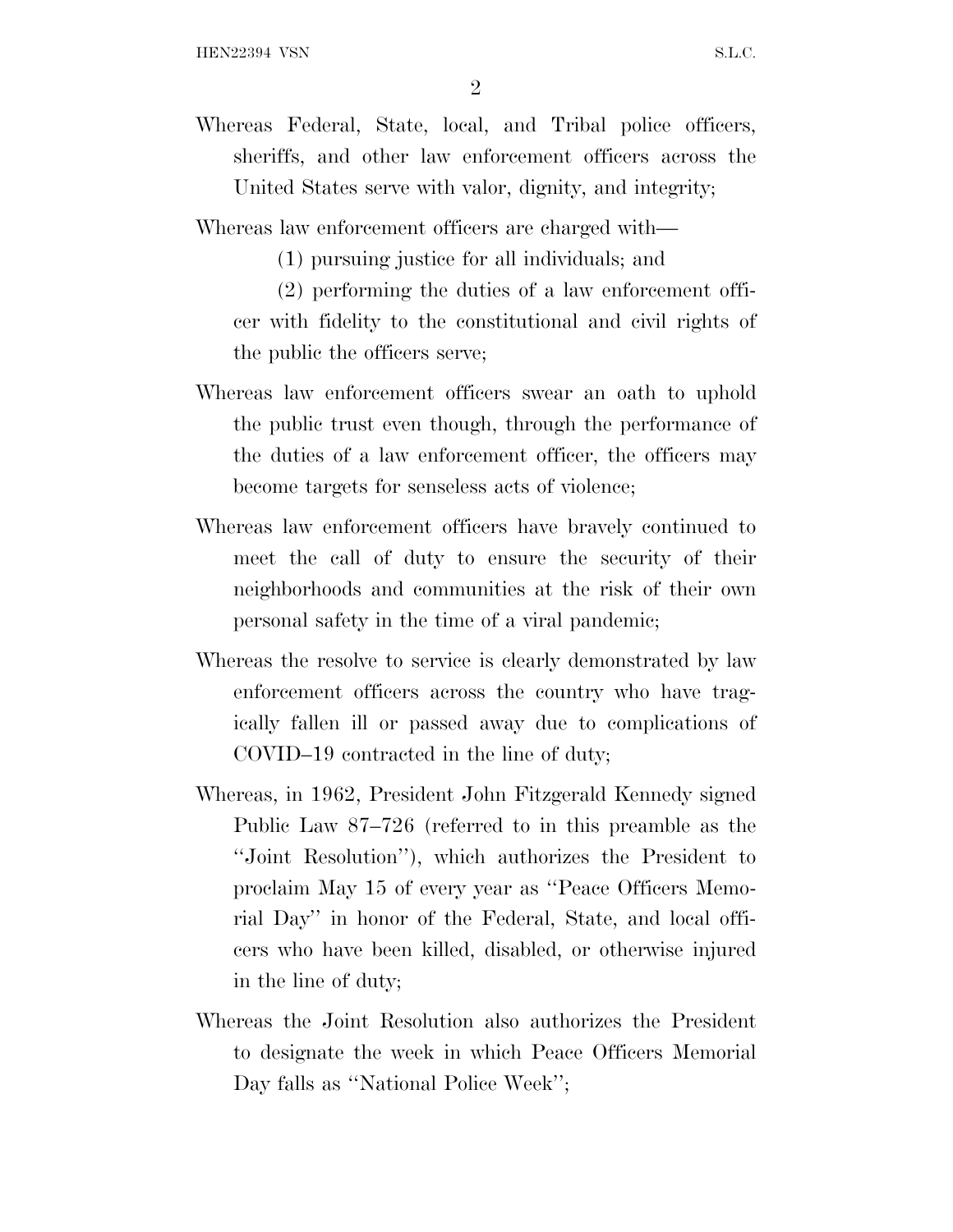- Whereas the National Law Enforcement Officers Memorial, dedicated on October 15, 1991, is the national monument to honor those law enforcement officers who have died in the line of duty;
- Whereas Peace Officers Memorial Day, 2022, honors the 576 law enforcement officers killed in the line of duty during 2021, including—
	- (1) Edgardo Acosta-Feliciano;
	- (2) Darrell D. Adams;
	- (3) Tracey A. Adams;
	- (4) Troy A. Adkins;
	- (5) Alexey B. Aguilar;
	- (6) Thomas J. Albanese;
	- (7) Daniel I. Alfin;
	- (8) Sylvia L. Allen;
	- (9) Jon D. Anderson;
	- (10) Honorato Antones;
	- (11) Jose L. Anzora;
	- (12) Kevin D. Apple;
	- (13) Brandon W. Ard;
	- (14) Stephen C. Arnold;
	- (15) Derek S. Asdot;
	- (16) Roland Asebedo;
	- (17) Kareem A. Atkins;
	- (18) Christopher J. Bachelor;
	- (19) Jeffrey S. Bain;
	- (20) Charlie L. Banks, Jr.;
	- (21) Thomas P. Barnes;
	- (22) Eugene K. Baron, Jr.;
	- (23) Martin Barrios;
	- (24) Phillip D. Barron, Jr.;
	- (25) Shane H. Bartek;
	- (26) Joshua Bartlett;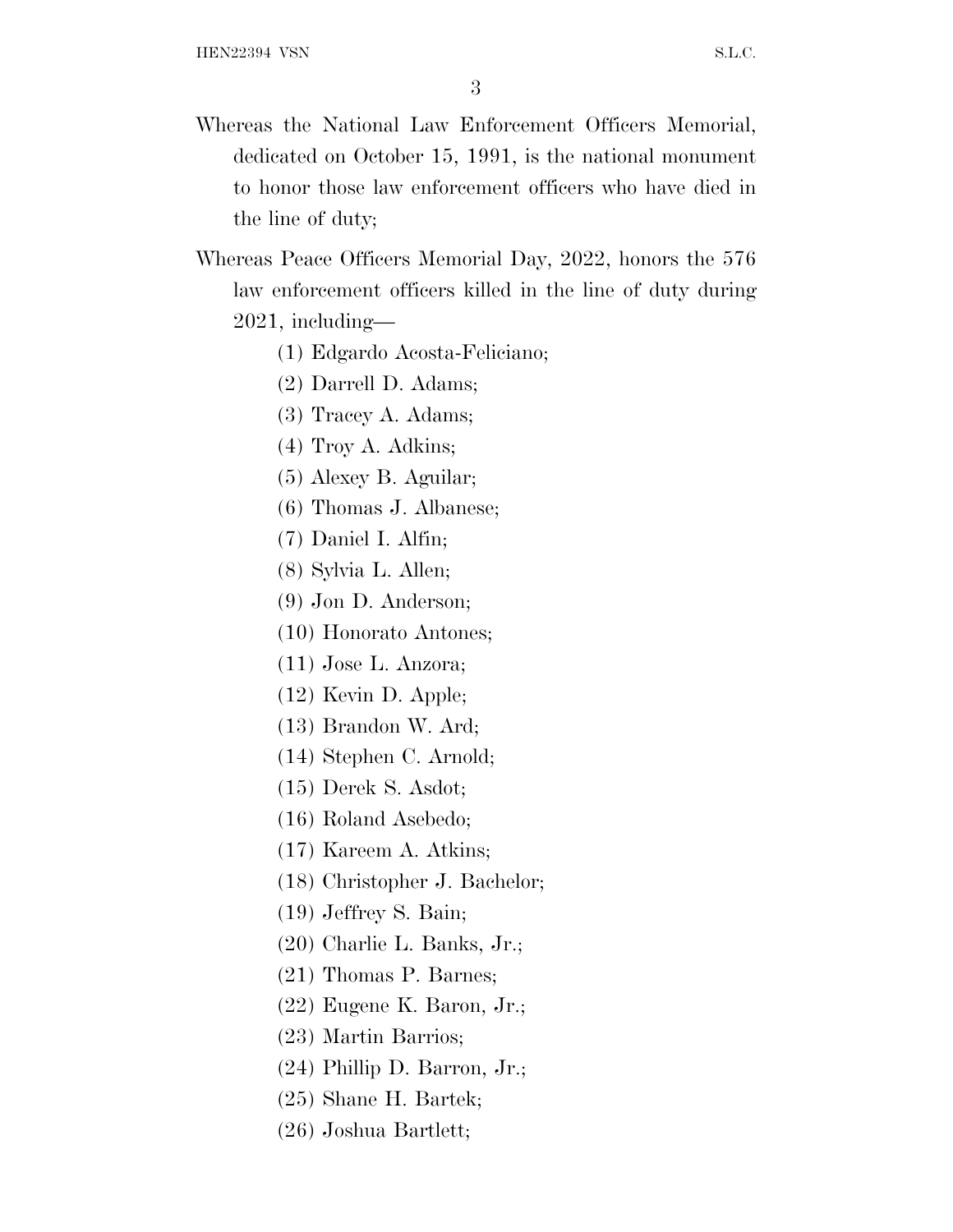- (27) Wagner L. Bassett, Jr.;
- (28) Thomas A. Beard;
- (29) Justin W. Bedwell;
- (30) Gordon D. Beesley;
- (31) Timothy L. Beggs;
- (32) Julio Beltran;
- (33) Theodore L. Benda;
- (34) Luca P. Benedetti;
- (35) Hugh B. Bennett;
- (36) Dennis K. Bennett;
- (37) Sherman O. Benys, Jr.;
- (38) Gordon W. Best;
- (39) Ryan A. Bialke;
- (40) Derrick A. Bishop;
- (41) Joseph E. Boberg;
- (42) John M. Borges;
- (43) John W. Bost III;
- (44) Andrew R. Bouchard;
- (45) Michael A. Boutte Sr.;
- (46) Nicholas A. Boutwell;
- (47) John M. Bowe;
- (48) Randolph Boyd, Jr.;
- (49) Dennis E. Boykin;
- (50) Donald C. Brackett;
- (51) Chad O. Brackman;
- (52) Ronald E. Bradley;
- (53) Lakeisha M. Brantley;
- (54) Tommy G. Breedlove;
- (55) Nathalie Brill;
- (56) Jeremy A. Brinton;
- (57) Lyndon T. Britt;
- (58) Christopher Broadhead;
- (59) Anthony N. Brognano;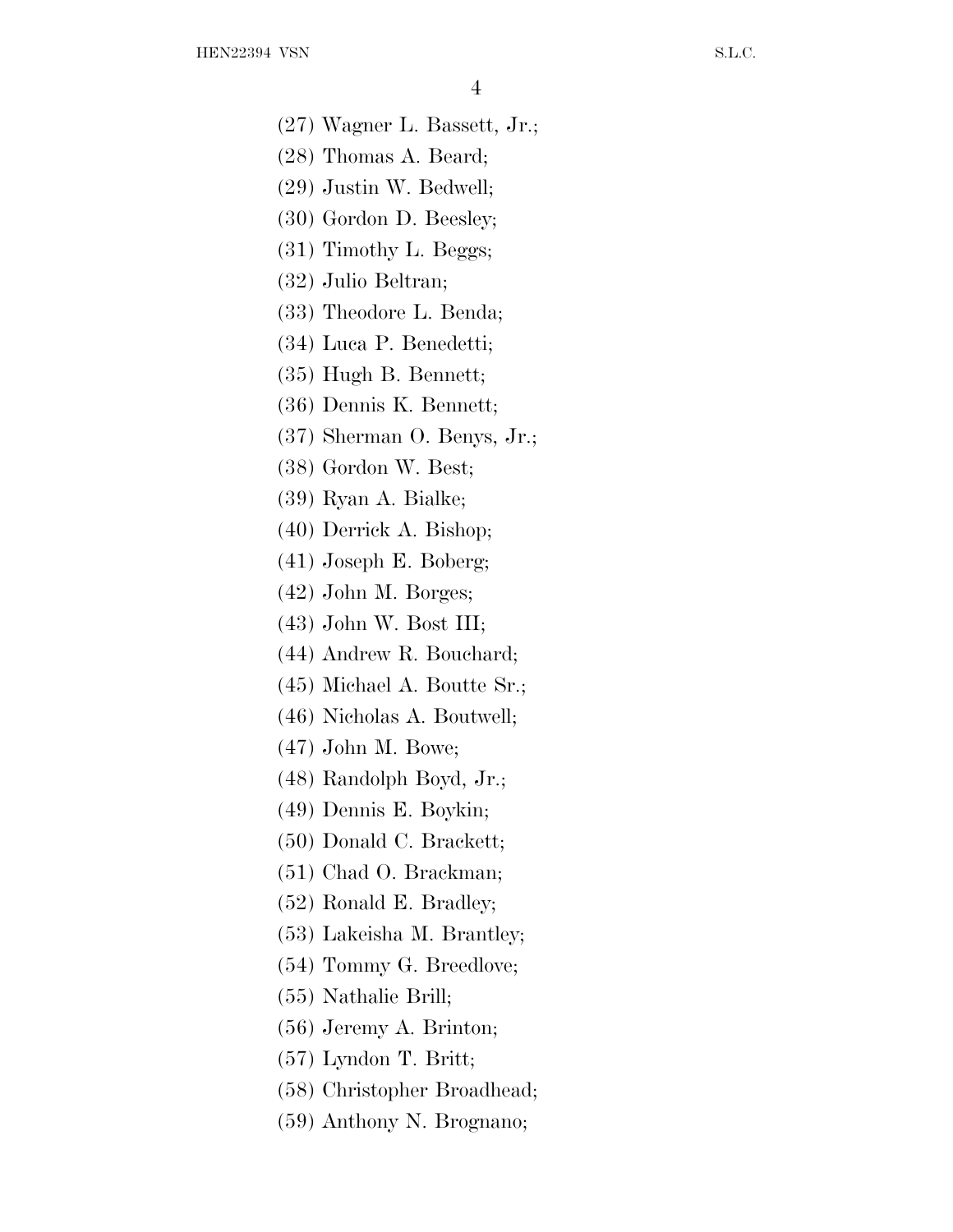- (60) Thomas A. Brooks;
- (61) Bryan R. Brown;
- (62) Jeremy R. Brown;
- (63) R. Paul Brown, II;
- (64) Tony L. Bruce;
- (65) John R. Bullard, Jr.;
- (66) S. Allen Burdic;
- (67) John R. Burright;
- (68) Joseph W. Burson;
- (69) Thomas L. Burtzloff;
- (70) Austin S. Bush;
- (71) Vincent R. Butler;
- (72) Sean G. Byler;
- (73) Thomas A. Byrne;
- (74) Shawn R. Caine;
- (75) Frederick H. Cameron, Jr.;
- (76) Phillip J. Campas;
- (77) Gregory B. Campbell;
- (78) Lewis F. Cantey;
- (79) Armando Cantu, Jr.;
- (80) Roberto C. Cantu;
- (81) Joseph T. Cappello, III;
- (82) Alicia D. Carter;
- (83) Michael P. Cassidy;
- (84) Freddie J. Castro;
- (85) Ervin Castro-Dominguez;
- (86) Francesco L. Celico;
- (87) Esther Charley;
- (88) Leonardo M. Chavez;
- (89) Yandy Chirino;
- (90) David A. Christensen;
- (91) Harry R. Cieszynski, Jr.;
- (92) Joseph A. Cisneros;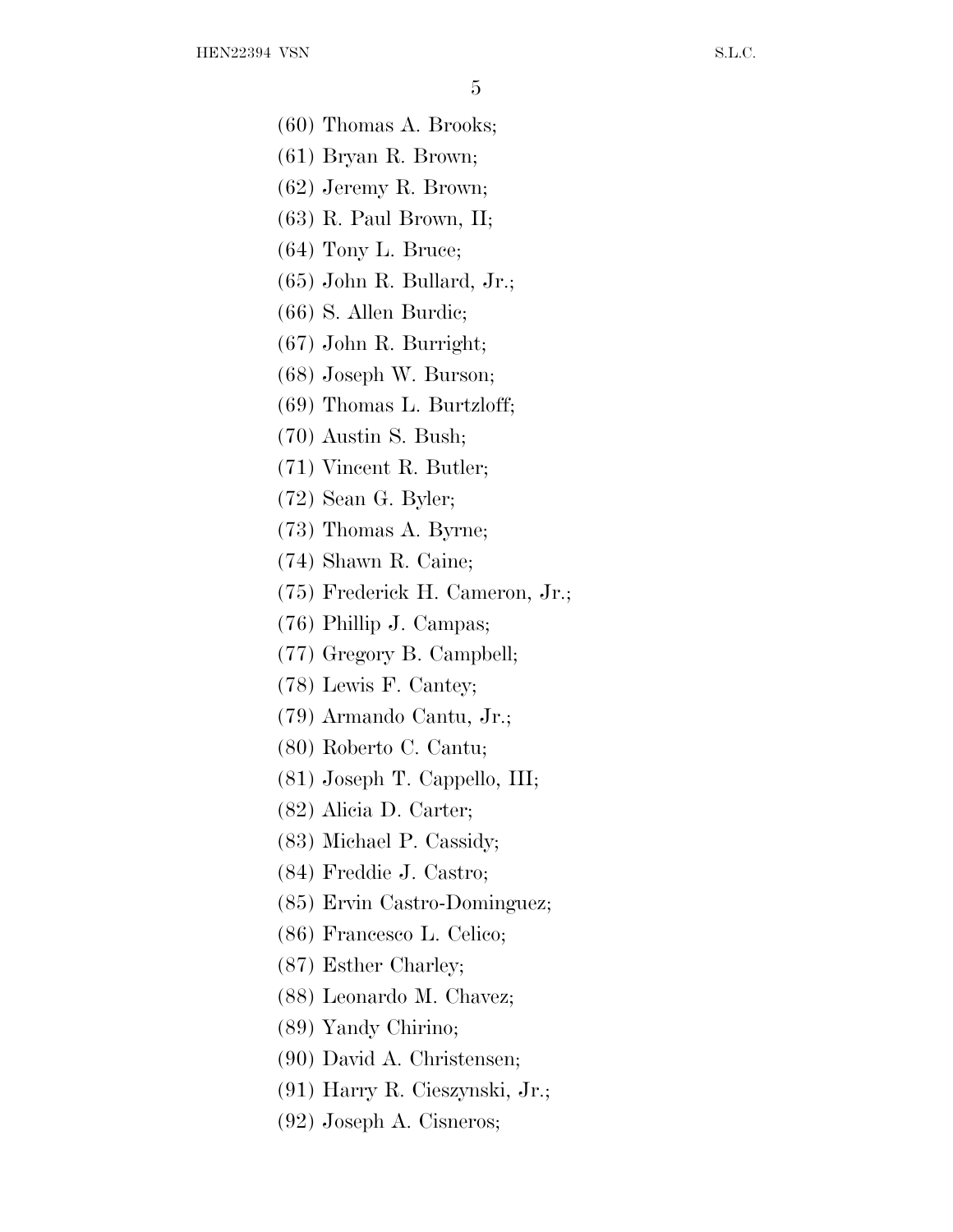- (93) Douglas L. Clark;
- (94) Sony Clerge;
- (95) Robert C. Cloninger;
- (96) Whitney N. Cloud;
- (97) Leonard D. Cocco, Jr.;
- (98) Christopher R. Cockburn;
- (99) Thomas S. Collora;
- (100) Terence P. Connelly;
- (101) Yokemia L. Conyers;
- (102) Tara L. Cook;
- (103) Jon A. Cooke;
- (104) Reginald Cooley;
- (105) Zachary D. Cottongim;
- (106) Daniel P. Cox;
- (107) Buddy R. Crabtree;
- (108) Thomas C. Craig;
- (109) Darryl D. Cross, Jr.;
- (110) Clifford D. Crouch;
- (111) Gary W. Crump;
- (112) David G. Crumpler;
- (113) Juan Cruz, Jr.;
- (114) Fred S. Cueto;
- (115) Christopher W. Cummins;
- (116) Robert T. Daniel;
- (117) Jimmie J. Daniels;
- (118) George F. Darini;
- (119) Stanley Dash;
- (120) Kyle J. Davis;
- (121) Matthew L. Davis;
- (122) Rodney L. Davis, Sr.;
- (123) Broderick R. Daye;
- (124) Juan A. Delgado;
- (125) James E. Dement, Jr.;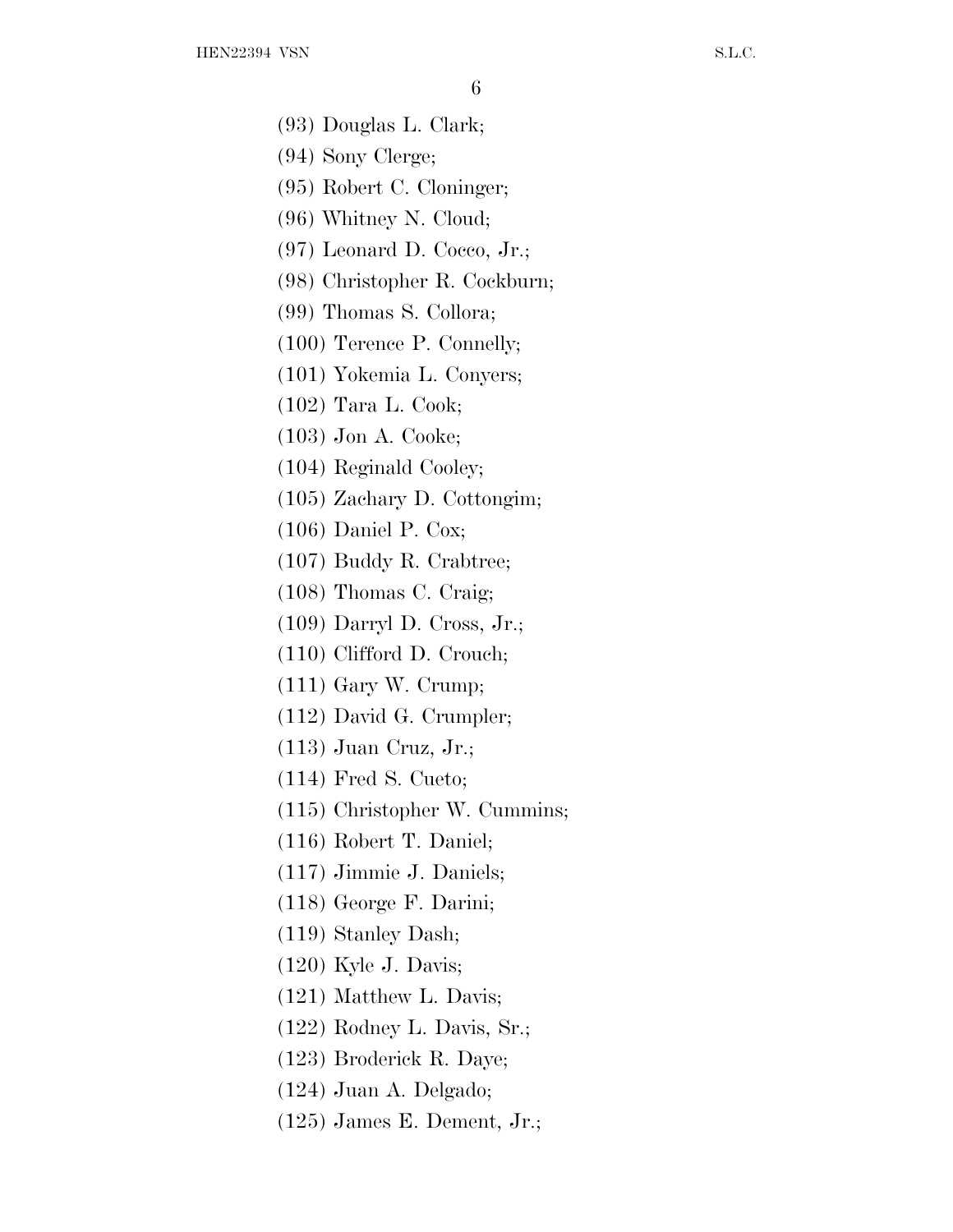(126) Edward S. Dennis;

- (127) Paramhans D. Desai;
- (128) Stephen R. Desfosses;
- (129) William N. Diaz;
- (130) Kerry D. Dick;
- (131) Cedric G. Dixon;
- (132) Dennis W. Dixon;
- (133) Ross W. Dixon;
- (134) Horacio S. Dominguez;
- (135) Luis H. Dominguez;
- (136) Victor J. Donate;
- (137) Harry O. D'Onofrio;
- (138) Willie L. Dortch;
- (139) James A. Driver;
- (140) Garry P. Duplessis, Jr.;
- (141) Christopher J. Dye;
- (142) John A. Eckerson;
- (143) Hasain El-Amin;
- (144) Stephen M. Evans;
- (145) William F. Evans;
- (146) Ruben Facio;
- (147) Enmanuel Familia;
- (148) Christopher A. Farrar;
- (149) Lazaro R. Febles;
- (150) Gregory J. Ferency;
- (151) Jose Ferrer-Pabon;
- (152) Michael R. Flagg;
- (153) Kevin J. Fletcher;
- (154) Alejandro Flores-Bañuelos;
- (155) Jose V. Fontanez;
- (156) Connell Foreman;
- (157) Gabriel K. Forrest;
- (158) Logan S. Fox;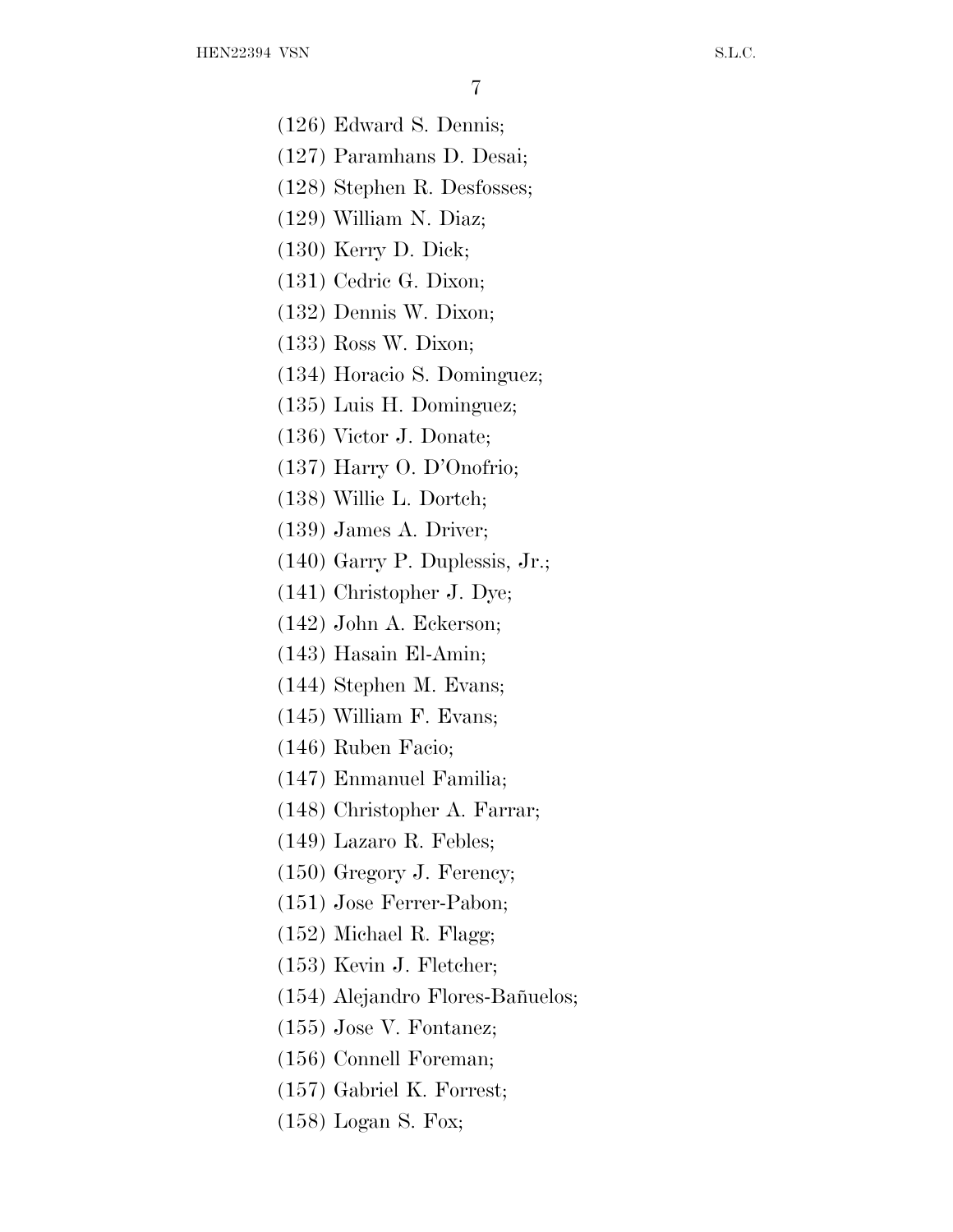(159) Eric A. Frazier;

- (160) Thomas W. Frazier;
- (161) Russell K. Freeman;
- (162) Ella G. French;
- (163) Charles L. Friend;
- (164) Teresa H. Fuller;
- (165) Bruce R. Gadansky;
- (166) Vincent A. Gala, Jr.;
- (167) Thomas J. Gallo;
- (168) Michael G. Garbo;
- (169) Jimmy Garcia;
- (170) Erasmo Garcia-Torres;
- (171) James R. Gardner;
- (172) William L. Gardner;
- (173) Michael D. Garigan;
- (174) Clay E. Garrison;
- (175) Michelle B. Gattey;
- (176) Adam C. Gaubert;
- (177) William W. Gay;
- (178) Clay M. Germany;
- (179) Allen S. Giacchetti;
- (180) Peter Gianfrancesco;
- (181) Kenny L. Gibbons;
- (182) Adam S. Gibson;
- (183) John A. Gilbert;
- (184) Donald R. Gilreath, III;
- (185) Daniel J. Giorgi;
- (186) Albert R. Gomez;
- (187) Juan M. Gomez-Lopez;
- (188) George R. Gonzalez;
- (189) Beverly M. Good;
- (190) Mia D. Goodwin;
- (191) Joseph B. Gore;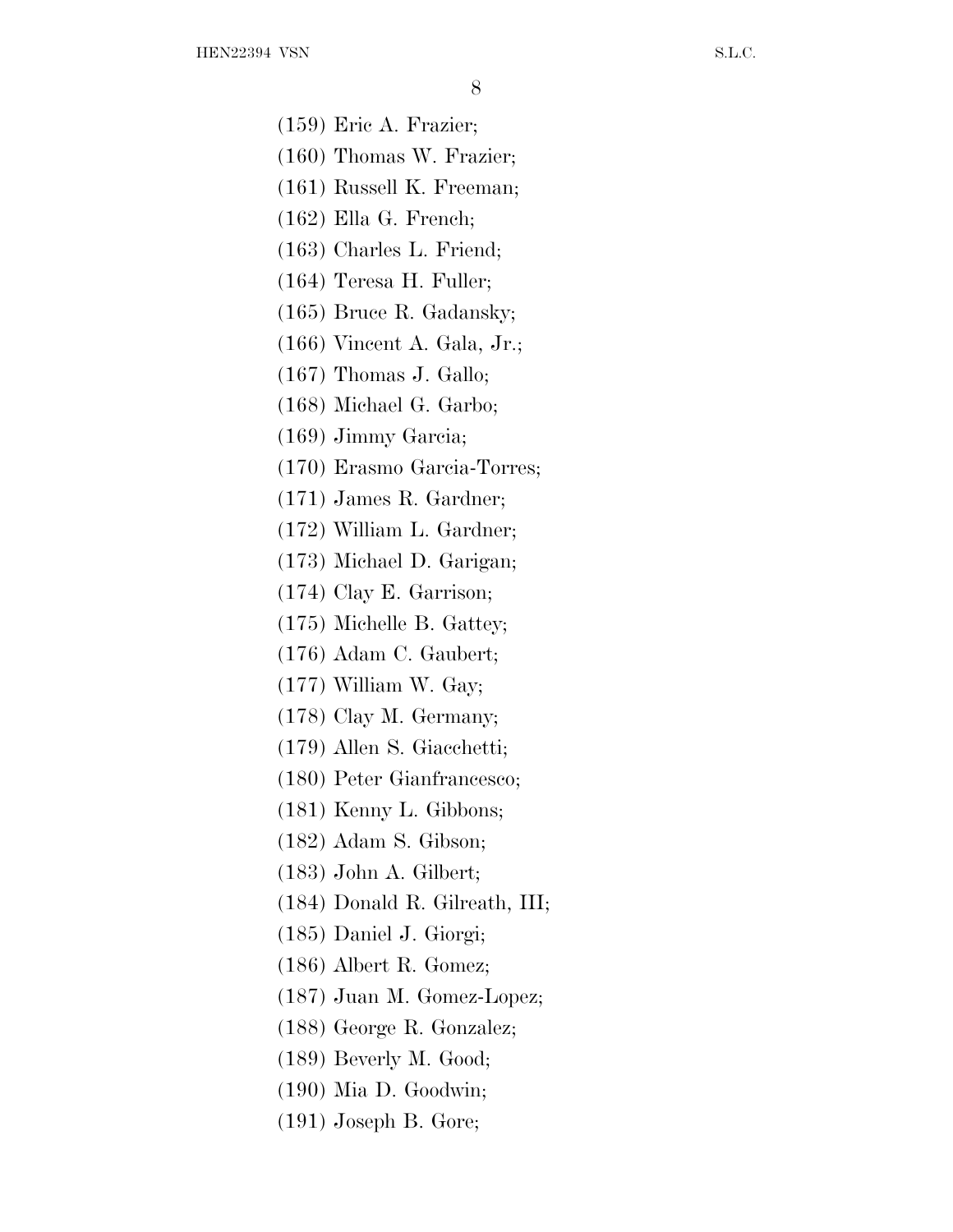(192) Melton L. Gore;

(193) Ledell Graham;

(194) Richard M. Grant;

(195) Lesley S. Green;

(196) Joseph L. Greinke;

(197) Sarah A. Grell;

(198) Harminder S. Grewal;

(199) Luke R. Gross;

(200) William H. Gudgell, Sr.;

(201) Genaro Guerrero;

(202) Dominic E. Guida;

(203) Randy J. Guidry;

(204) Patricia E. Guillen;

(205) Eric T. Gunderson;

(206) Frankie A. Gutierrez;

(207) Danny J. Guynes;

(208) Alexander D. Gwosdz;

(209) Jack E. Gwynes;

(210) Brent N. Hall;

(211) Donald Hall;

(212) Willie E. Hall;

(213) Shad E. Hammond;

(214) Todd A. Hanneken;

(215) Anthony L. Hardie;

(216) Scott P. Harn;

(217) Julie A. Harper;

(218) Bradley J. Harris;

(219) Alexandra B. Harris;

(220) Charles W. Harris, Jr.;

(221) John A. Harris, II;

(222) John M. Harris;

(223) Dylan M. Harrison;

(224) Jeremiah W. Hart;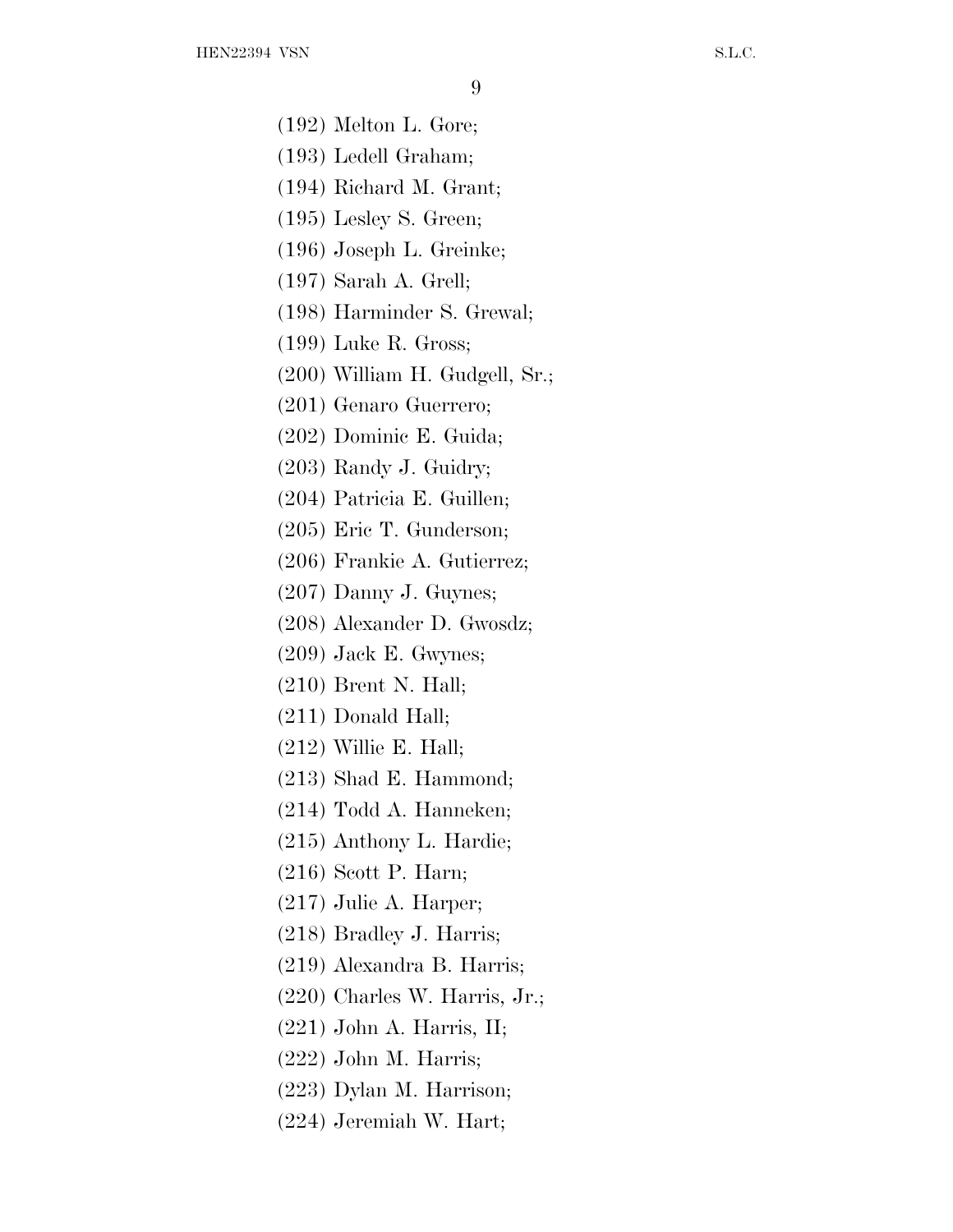(225) Hassan F. Hassan;

- (226) Bryan C. Hawkins;
- (227) Joshua C. Hayes;
- (228) Ryan A. Hayworth;
- (229) Keith A. Heacook;
- (230) Mathew A. Hefter;
- (231) Jerry S. Hemphill;
- (232) Lonny Hempstead;
- (233) Barry E. Henderson;
- (234) James N. Henry;
- (235) Carlos A. Hernandez;
- (236) Jose A. Hernandez;
- (237) Luis A. Hernandez, Sr.;
- (238) Eliezer Hernandez-Cartagena;
- (239) James A. Herrera;
- (240) Julio C. Herrera, Jr.;
- (241) Gary S. Hibbs;
- (242) Michael L. Hill;
- (243) Anthony W. Hinshaw;
- (244) James R. Hirtzel;
- (245) Roger J. Hodge;
- (246) Phillip D. Holbert;
- (247) Frank G. Holguin, III;
- (248) Gregory C. Holland;
- (249) Havonia D. Holley;
- (250) Keona S. Holley;
- (251) John S. Horton;
- (252) Richard L. Houston, II;
- (253) Nicholas A. Howell;
- (254) Timothy L. Howell;
- (255) Sean C. Hryc;
- (256) Charles R. Hughes;
- (257) Jaymes R. Hughes;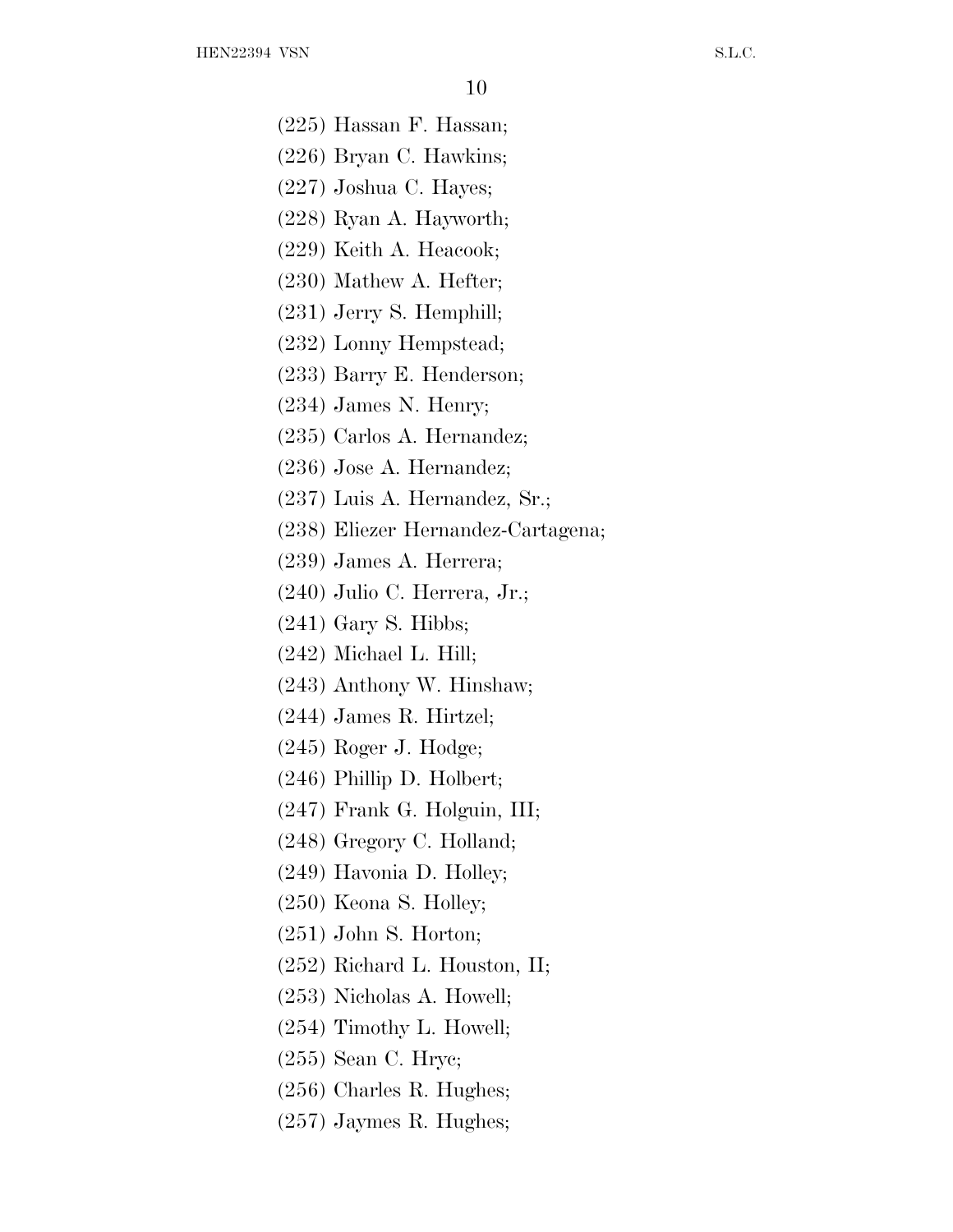(258) Martez K. Hughes;

- (259) Jody Hull, Jr.;
- (260) Richard W. Humphrey;
- (261) Ronald M. Hunter, Jr.;
- (262) Harry M. Hutchinson, Jr.;
- (263) Eddie B. Hutchison, III;
- (264) Scott A. Hutton;
- (265) Alfredo M. Ibarra;
- (266) Onochie S. Ikedionwu;
- (267) Tomas Infante, Sr.;
- (268) Jimmy A. Inn;
- (269) Maurice J. Jackson;
- (270) Edward C. Jamandron;
- (271) Vickie V. James;
- (272) Darian R. Jarrott;
- (273) David J. Jeanbaptiste, Sr.;
- (274) William J. Jeffrey;
- (275) Alfredo Jimenez, Jr.;
- (276) Bonnie N. Jones;
- (277) Elizabeth A. Jones;
- (278) Stephen G. Jones;
- (279) Terrell K. Jordan;
- (280) Tony M. Jordan;
- (281) Bradley K. Kam;
- (282) Stanley J. Kasper;
- (283) Michael A. Keathley;
- (284) Toby J. Keiser;
- (285) Kevin P. Kennedy, Jr.;
- (286) Jared M. Keyworth;
- (287) John R. King;
- (288) Kenneth R. Kirkland;
- (289) Christopher W. Knight;
- (290) James J. Kouski, Jr.;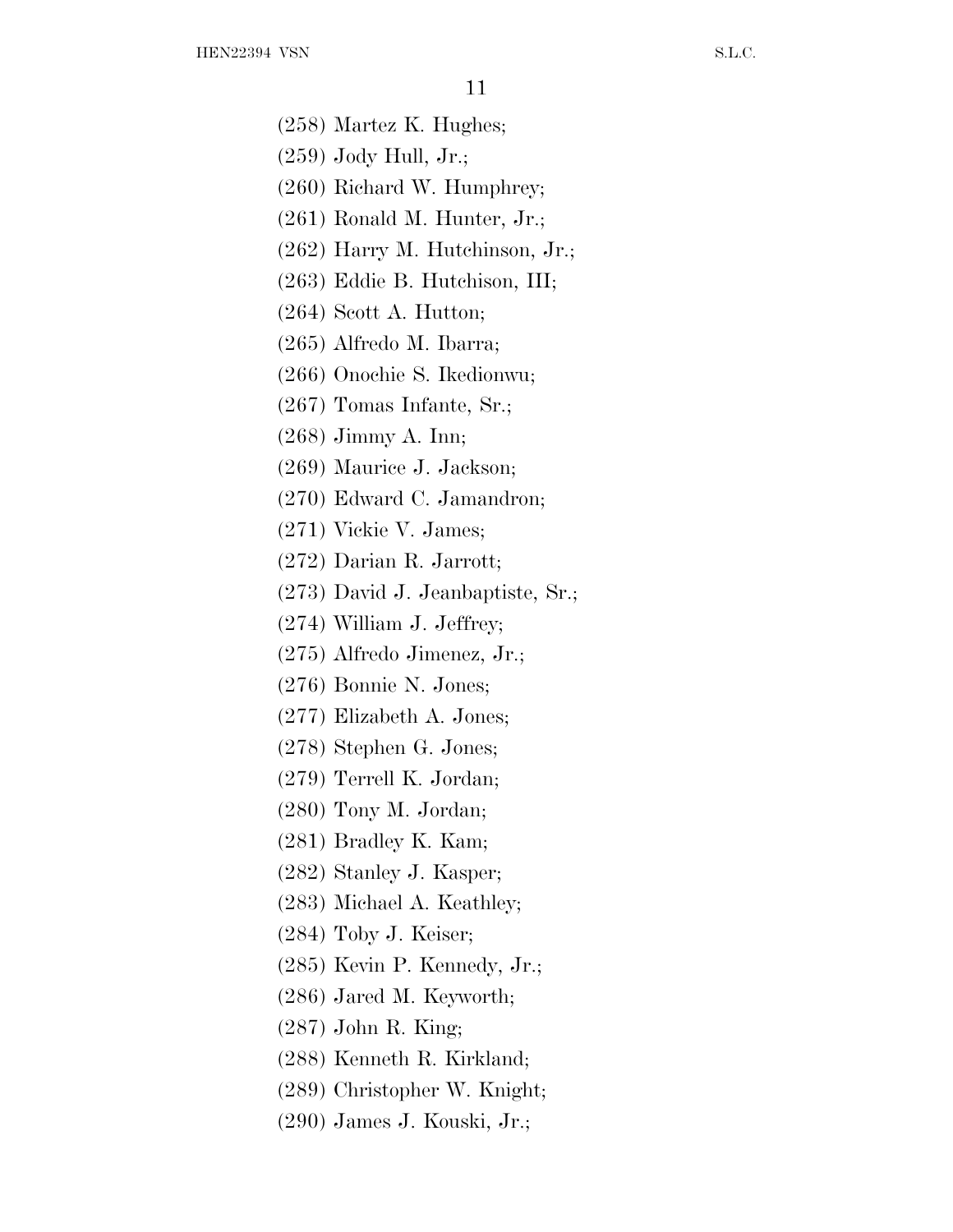- (291) Craig A. Kriner;
- (292) Joseph J. Kurer;
- (293) Brenda L. Lafaso;
- (294) Jason S. Lagore;
- (295) Joe C. Landin;
- (296) Sherry K. Langford;
- (297) Eugene L. Lasco;
- (298) Danny K. Laughner, Jr.;
- (299) Brian R. Lavigne;
- (300) Henry N. Laxson;
- (301) Noah R. Leblanc, Sr.;
- (302) Michael E. Lee;
- (303) Lonnie R. Lejeune;
- (304) Leslie L. Lentz;
- (305) Mark S. Lentz;
- (306) Samuel A. Leonard;
- (307) Eric S. Lindsey;
- (308) Jerad M. Lindsey;
- (309) Louis M. Livatino;
- (310) Clay Z. Livingston;
- (311) Juan F. Llanes;
- (312) Richard Longoria;
- (313) John R. Lowry, II;
- (314) Paul Luciano;
- (315) Mathew L. Lyons;
- (316) David E. Macalpine, Sr.;
- (317) Andrew R. Macdonald;
- (318) Vanessa P. Mackey;
- (319) Charlie W. Mackie, Sr.;
- (320) Patrick W. Madison;
- (321) Blaize A. Madrid-Evans;
- (322) Jesse P. Madsen;
- (323) Michael J. Magli;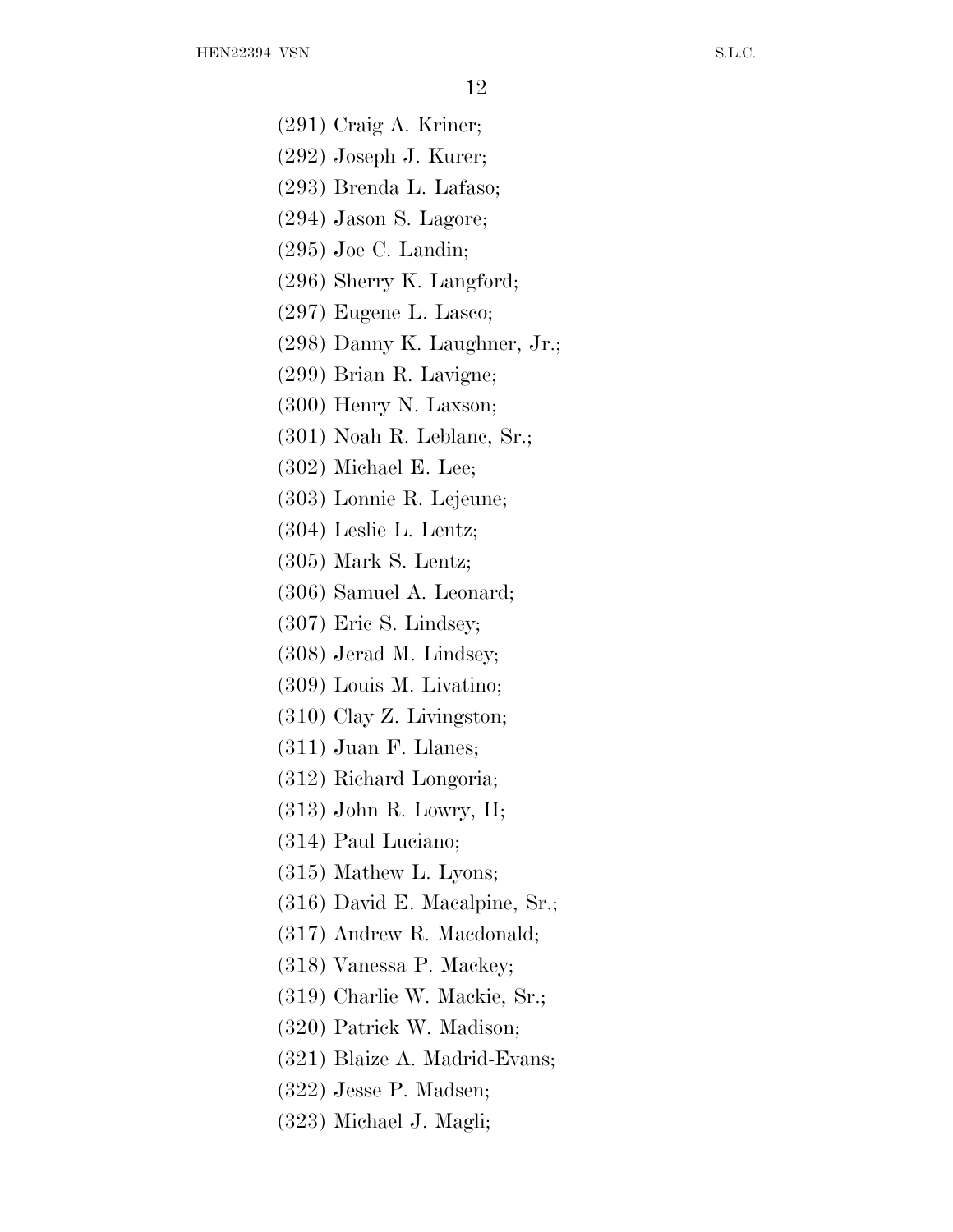(324) Scott D. Mahoney;

- (325) Melissa R. Maldonado;
- (326) Ramsey O. Mannon;
- (327) Lee D. Manns;
- (328) Luis A. Marrero-Diaz;
- (329) William E. Marsh;
- (330) Lena N. Marshall;
- (331) Steven L. Marshall;
- (332) Amelia T. Martinez;
- (333) Dung X. Martinez;
- (334) Salvador Martinez, Jr.;
- (335) Valentin C. Martinez;
- (336) Joseph A. Martini;
- (337) Micah D. May;
- (338) Robert A. Mayer, Jr.;
- (339) Steven W. Mazzotta;
- (340) Erica N. McAdoo;
- (341) Chad E. McBroom;
- (342) Ray W. McCrary, Jr.;
- (343) Michael S. McDonald;
- (344) Robert L. McFarland;
- (345) Richard A. McMahan;
- (346) John B. McManus;
- (347) William O. McMurtray, III;
- (348) Pedro J. Mejia;
- (349) Armondo C. Mendoza;
- (350) Carlos C. Mendoza;
- (351) Scott E. Merritt;
- (352) David F. Miller;
- (353) Monty R. Mitchell;
- (354) Roger A. Mitchell;
- (355) Martinus M. Mitchum;
- (356) Daniel M. Mobley;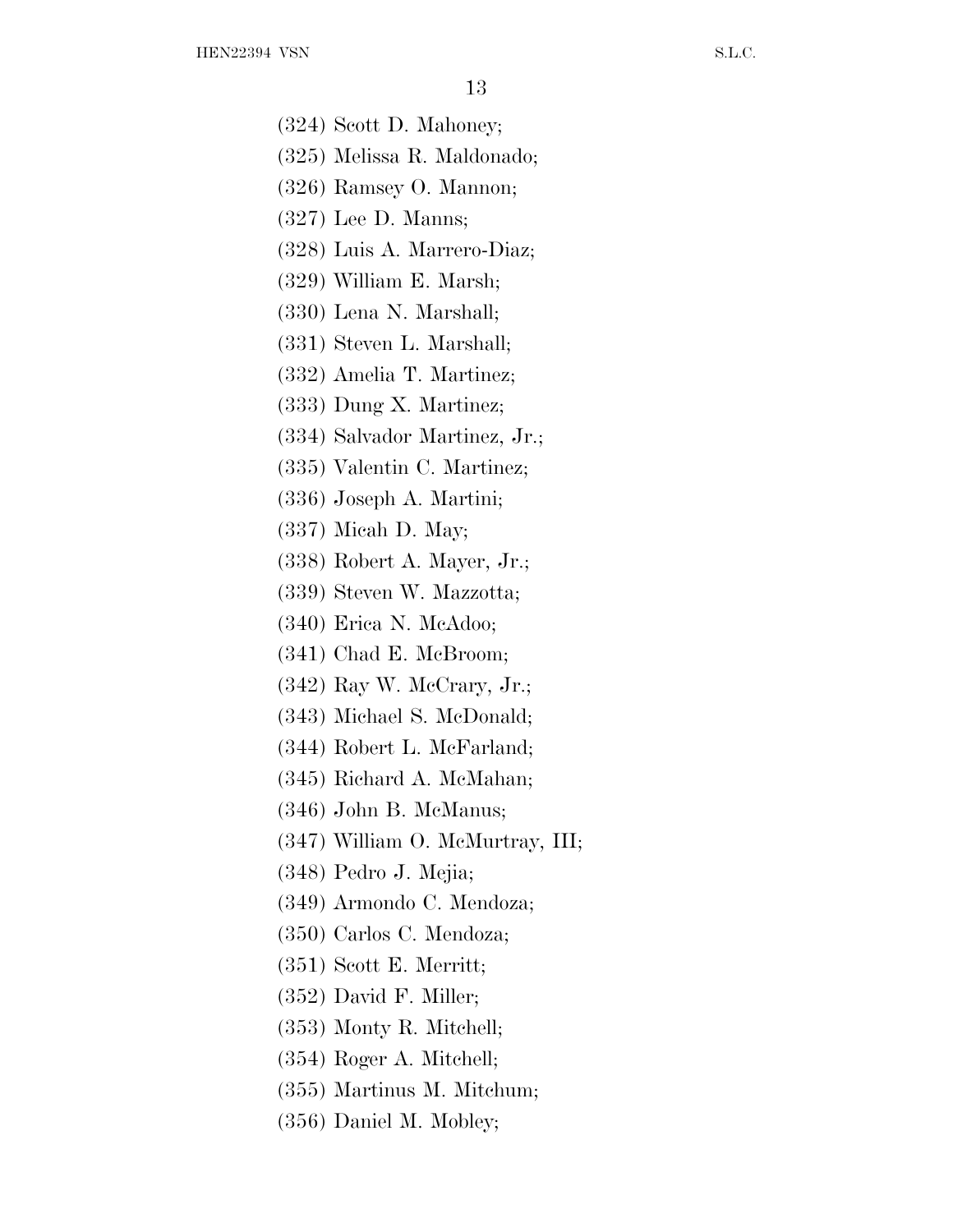(357) Brian E. Mohl;

- (358) Thomas J. Mohnal;
- (359) James J. Monda;
- (360) Joseph H. Montgomery;
- (361) Jeffrey M. Montoya;
- (362) Paul K. Mooney;
- (363) Rodney L. Mooneyham;
- (364) Troy K. Morin;
- (365) Edgar A. Morris, III;
- (366) Hector Moya;
- (367) Joshua J. Moyers;
- (368) Miroslaw Mroczkowski;
- (369) Michael R. Mundy;
- (370) Marze M. Murray, Jr.;
- (371) Jacinto R. Navarro, Jr.;
- (372) Shantay Neal-Baker;
- (373) Michael D. Neau;
- (374) Ginarro A. New;
- (375) Richard W. Newkirk;
- (376) Madison Nicholson;
- (377) Robert W. Nicholson;
- (378) Anthony Nicoletti;
- (379) Matthew R. North;
- (380) Michael A. Nowak;
- (381) Taiwo C. Obele;
- (382) Christopher N. Oberheim;
- (383) Richard L. Odum;
- (384) Theodore J. Ohlemeier;
- (385) Joe M. Olivares;
- (386) Michael O'Neil;
- (387) Sonny L. Orbin, Sr.;
- (388) Miguel A. Ortiz;
- (389) LaShonda Owens;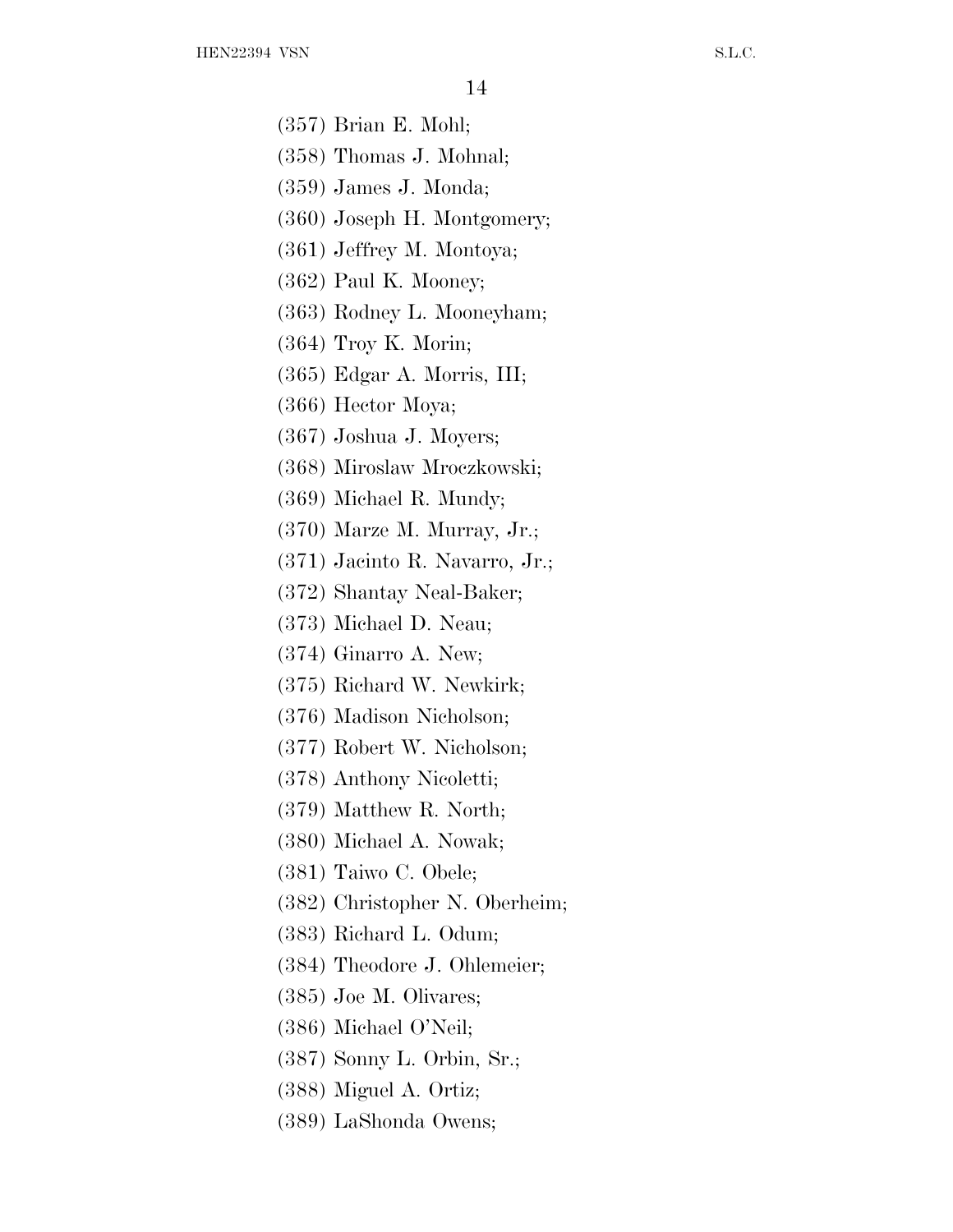(390) Shane T. Owens;

- (391) Edgar Pales, Jr.;
- (392) Joseph M. Paolillo;
- (393) David D. Parde;
- (394) Arnulto Pargas;
- (395) Al-Mustafa I. Pearson;
- (396) Sherman Peebles;
- (397) Mitchell A. Penton;
- (398) Anibal A. Perez;
- (399) Edward Perez;
- (400) Robert Perez;
- (401) James R. Peri;
- (402) Christine L. Peters;
- (403) Ronald R. Phillips;
- (404) Brian R. Pierce, Jr.;
- (405) Joshua L. Pierson;
- (406) Brian J. Pingry;
- (407) Donald A. Poffenroth;
- (408) Andrew J. Pollack;
- (409) Jackson M. Pongay;
- (410) Fred A. Posavetz;
- (411) Ty A. Powell;
- (412) Treva T. Preston;
- (413) William J. Prevatt;
- (414) Jonathan D. Price;
- (415) Julian A. Priest, III;
- (416) Carl L. Proper;
- (417) Ryan J. Proxmire;
- (418) Huey P. Prymus, III;
- (419) Michael F. Raimo;
- (420) Donald W. Ramey;
- (421) David B. Ramirez;
- (422) Esteban Ramirez, III;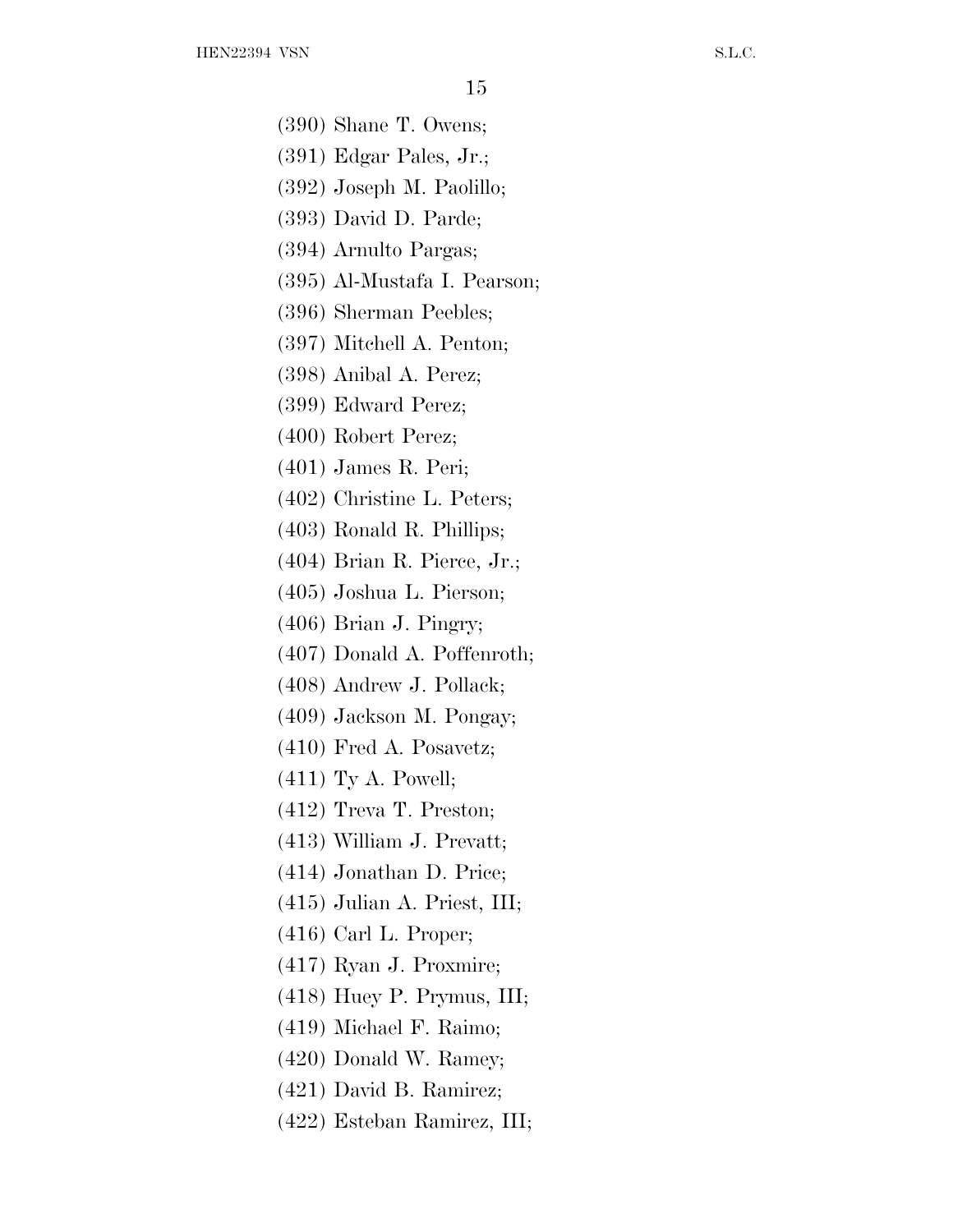- (423) Frank Ramirez, Jr.;
- (424) Juan R. Ramirez-Padilla;
- (425) Mark H. Rawdon;
- (426) Jason R. Raynor;
- (427) Matthew D. Razukas;
- (428) Anthony J. Redondo;
- (429) Steven Reighard;
- (430) John E. Reynolds;
- (431) Vassar O. Richmond;
- (432) Sean I. Riley;
- (433) Monica J. Riola;
- (434) James N. Risner;
- (435) Eric O. Ritter;
- (436) Marlene R. Rittmanic;
- (437) Juan R. Rivera-Padua;
- (438) Susan A. Roberts;
- (439) Thomas D. Roberts, Jr.;
- (440) Echo Rodriguez;
- (441) Miguel Rodriguez, Jr.;
- (442) Roberto Rodriguez-Hernandez;
- (443) Juan Rojas;
- (444) Ignacio J. Romero;
- (445) Juan F. Rosado-Lopez;
- (446) Michael D. Rudd;
- (447) David E. Ruiz;
- (448) Juan M. Ruiz;
- (449) David B. Saavedra;
- (450) Luis X. Salaman-Conde;
- (451) Crispin S. San Jose;
- (452) Rafael G. Sanchez;
- (453) Gregory M. Santangelo;
- (454) Angel M. Santiago;
- (455) Camerino Santiago;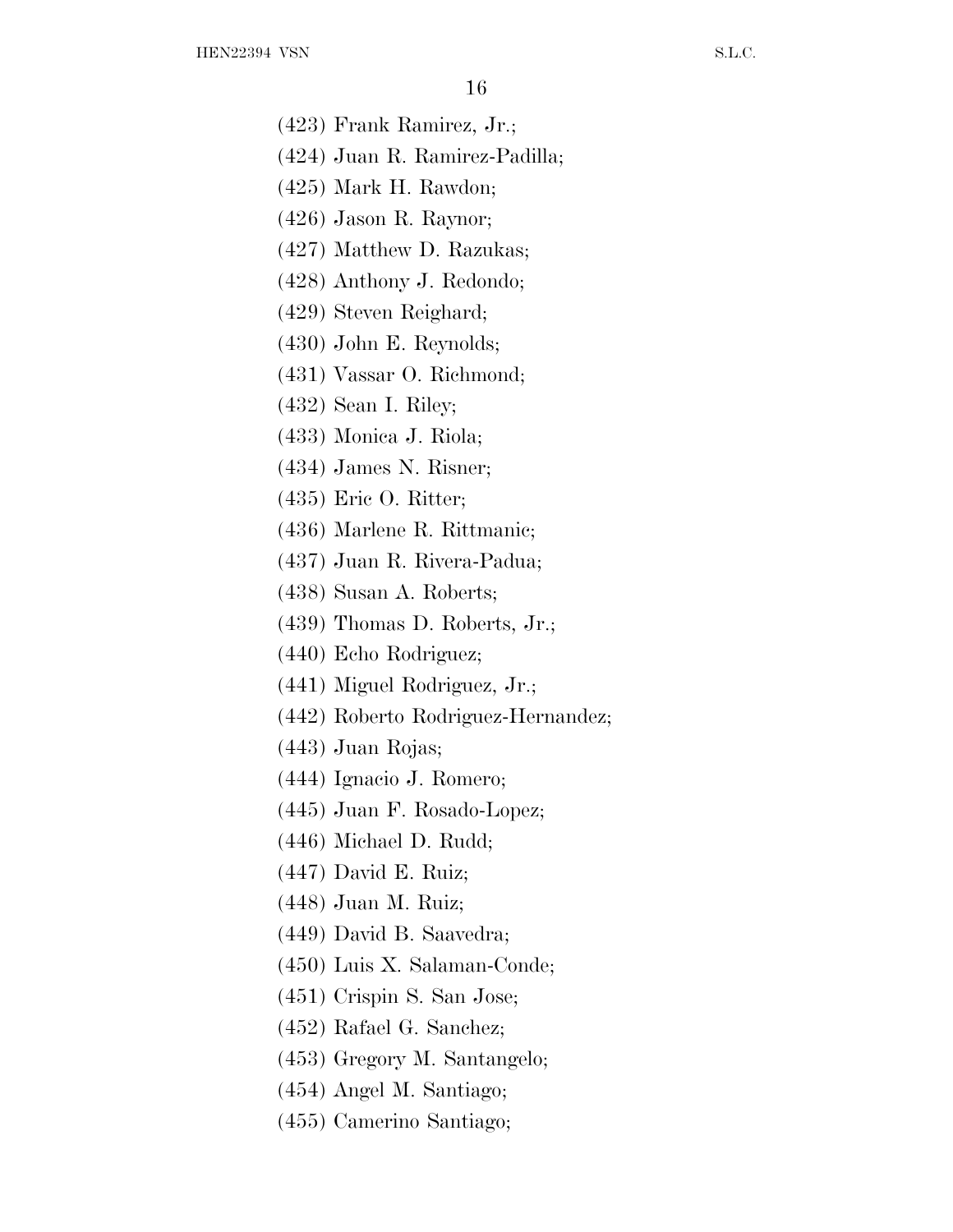(456) Richard J. Santiago;

- (457) Thomas E. Sawyer;
- (458) Eric J. Scherr;
- (459) Lorena Y. Schulte;
- (460) William R. Schwartz;
- (461) Laura A. Schwartzenberger;
- (462) Clint R. Seagle;
- (463) Craig Seijos;
- (464) Richard A. Sepolio, Sr.;
- (465) Jennifer B. Sepot;
- (466) Timothy J. Sheehan;
- (467) Cleadas G. Sherman;
- (468) Jesse E. Sherrill;
- (469) Byron D. Shields;
- (470) Jimmie A. Shindler;
- (471) Brandon A. Shirley;
- (472) Cesar D. Sibonga;
- (473) Brian D. Sicknick;
- (474) Derek E. Sidwell;
- (475) Joshua J. Sieman;
- (476) Theresa E. Simon;
- (477) James E. Simonetti;
- (478) Christopher S. Simpkins;
- (479) Randall L. Sims;
- (480) James A. Sisk;
- (481) Glenn R. Skeens, Jr.;
- (482) Erik J. Skelton;
- (483) Dustin L. Slovacek;
- (484) Charles A. Smith;
- (485) Harold P. Smith, Jr.;
- (486) Howard K. Smith, III;
- (487) James K. Smith;
- (488) Jeffery R. Smith;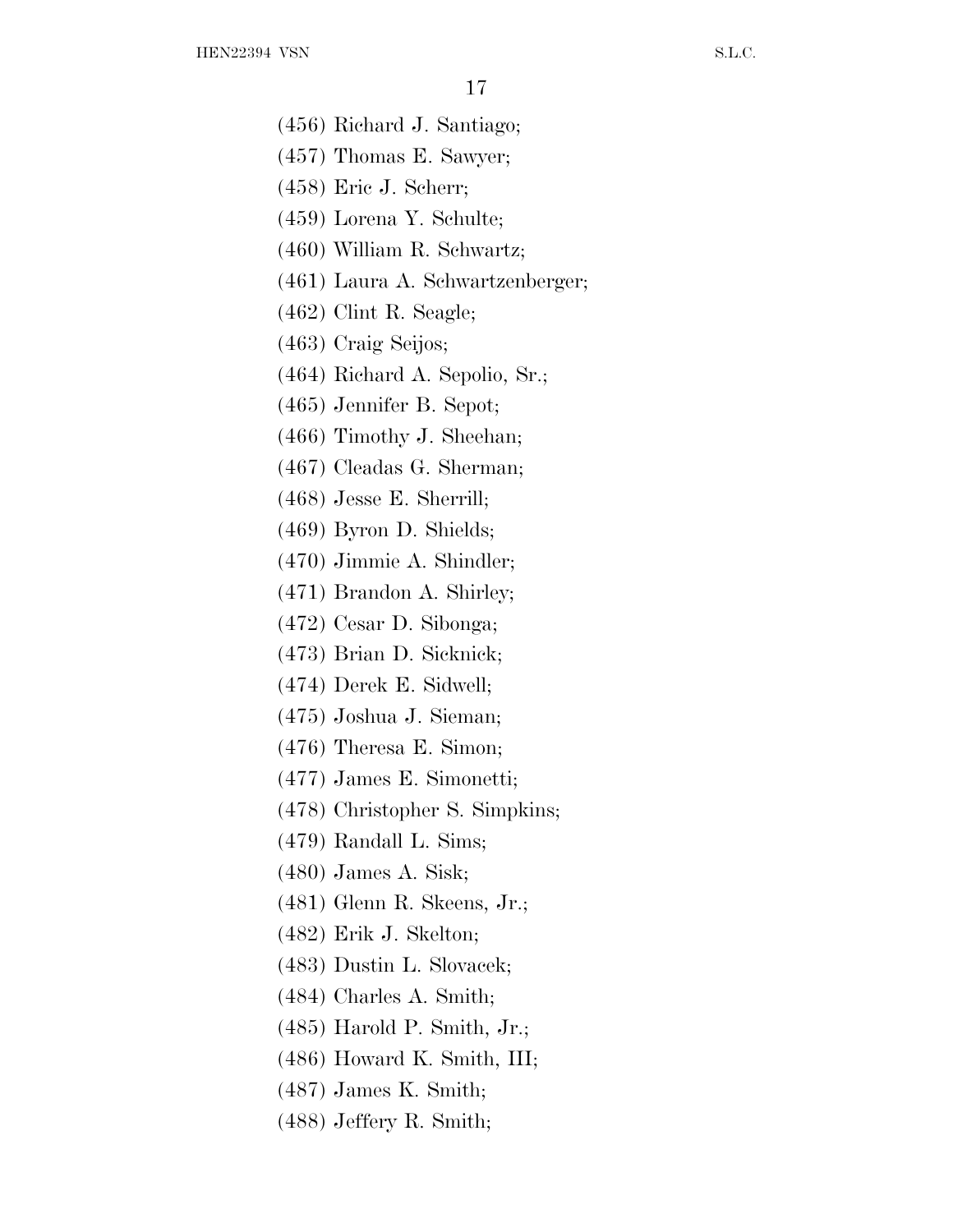(489) Jody J. Smith;

- (490) Randall V. Smith;
- (491) Ronald W. Smith;
- (492) William H. Smith, Jr.;
- (493) Wayne D. Snyder;
- (494) Christopher E. Sorrenti;
- (495) Daniel A. Stainbrook;
- (496) Brandon M. Stalker;
- (497) Thomas E. Stanley;
- (498) John D. Starks;
- (499) Joshua W. Stewart;
- (500) Brandi M. Stock;
- (501) Michael J. Stokes;
- (502) Andrew D. Stromfeld;
- (503) Calyne Stval;
- (504) Philip T. Sudario;
- (505) William J. Sullivan, Jr.;
- (506) Jason T. Swanger;
- (507) Dennis D. Sylvester, Jr.;
- (508) Eric H. Talley;
- (509) Timothy M. Tanksley;
- (510) Michael P. Taylor;
- (511) Michael D. Teachout;
- (512) Jonathan A. Terrazas;
- (513) Anthony C. Testa;
- (514) Kendall L. Thomas;
- (515) Michael T. Thomas;
- (516) Reginald B. Thomas;
- (517) Tyler N. Timmins;
- (518) Francisco J. Tobar;
- (519) Jonathan H. Tosh;
- (520) Robert L. Travelstead;
- (521) Lewis A. Traylor;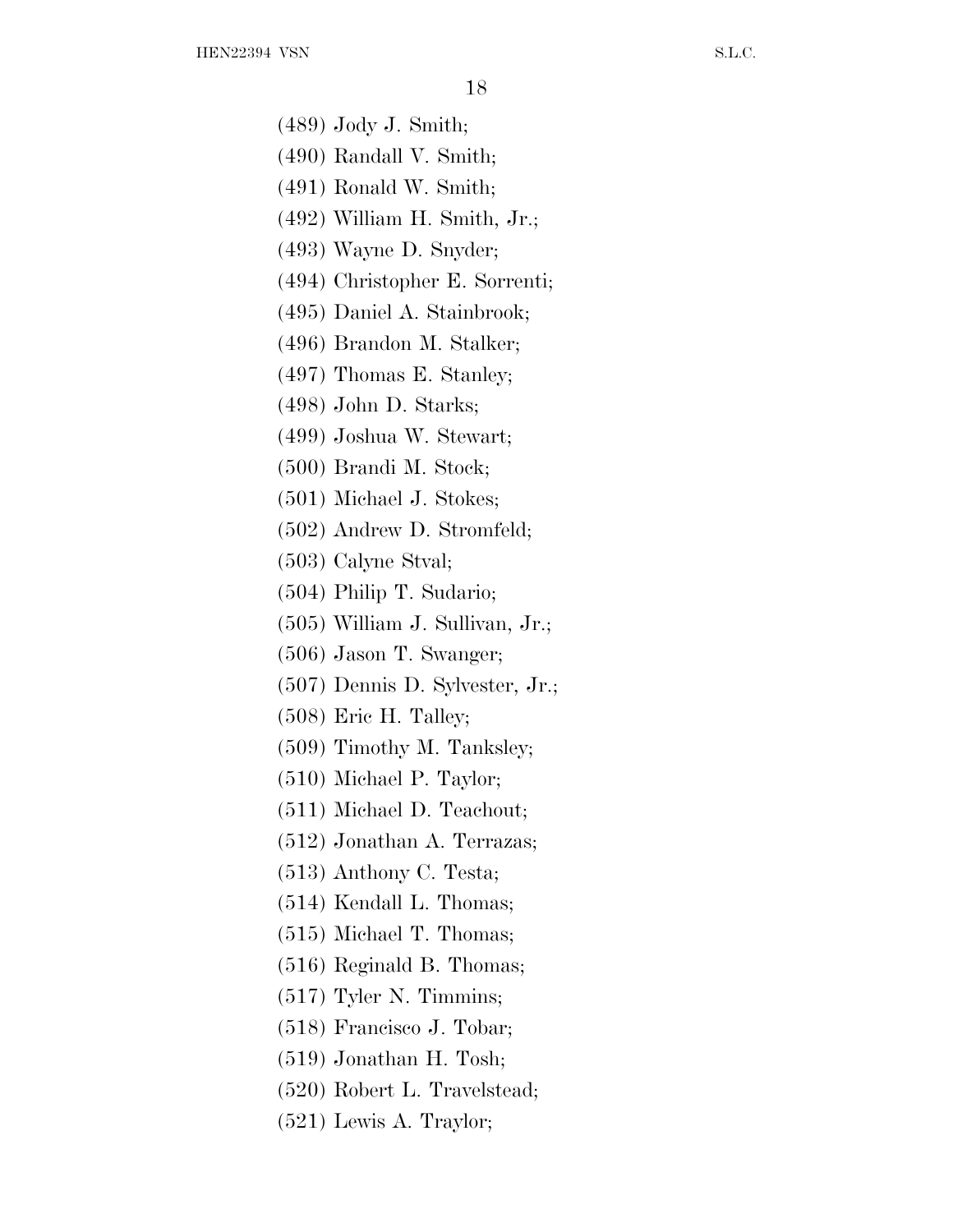- (522) Christopher S. Triplett;
- (523) A. Bruce Trivett;
- (524) John L. Trout, Sr.;
- (525) Daniel J. Trujillo;
- (526) Anatasios Tsakos;
- (527) Lakiesha L. Tucker;
- (528) Olynthia J. Turner;
- (529) Steve Urias;
- (530) Juan M. Urrutia;
- (531) Dominic D. Vaca;
- (532) Kevin A. Valencia;
- (533) Antonio A. Valentine, Sr.;
- (534) Wolf R. Valmond;
- (535) Robert J. Vanzeyl;
- (536) Freddie Vasquez;
- (537) Rosa E. Vasquez;
- (538) Phillip Vavrinec, Jr.;
- (539) Clinton J. Ventrca;
- (540) Nemesio Vera;
- (541) Jason L. Vice;
- (542) Robert J. Vidimos, II;
- (543) Arturo Villegas, Sr.;
- (544) Bernard T. Waddell, Sr.;
- (545) Joseph C. Wagner;
- (546) Dusty L. Wainscott;
- (547) Chad M. Walker;
- (548) Kuo-Sheng Wang;
- (549) Christopher D. Ward;
- (550) Andrew Waring;
- (551) Reuben G. Warren, Jr.;
- (552) Shaun C. Waters;
- (553) Christopher D. Watson, Sr.;
- (554) Daniel E. Watts;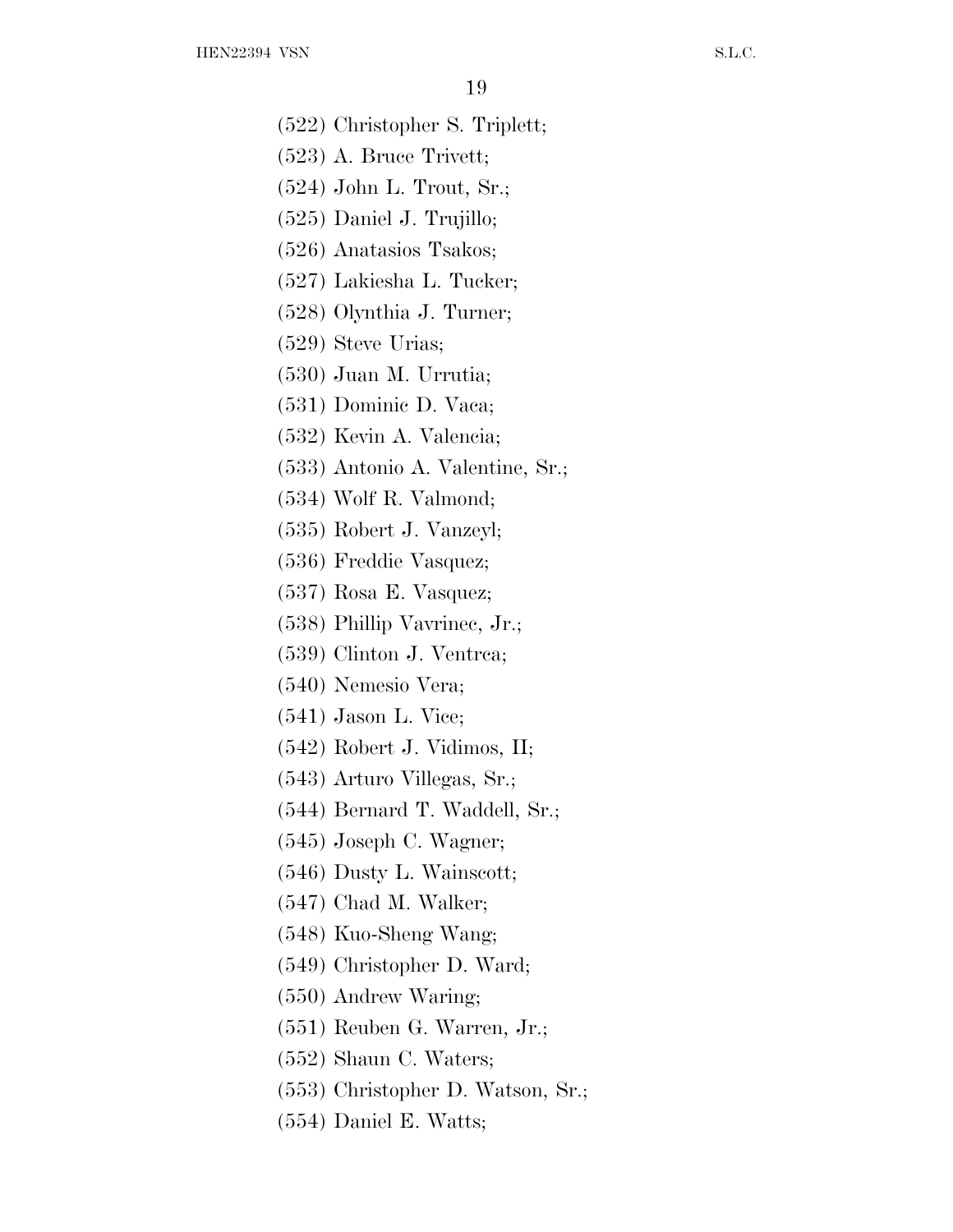(555) Michael R. Webb;

- (556) Michael Weiskopf;
- (557) Robert L. Welch, III;
- (558) Joshua J. Welge;
- (559) Alvis J. West, III;
- (560) Wayne S. Weyler;
- (561) Adam D. Whisenant;
- (562) Anthony R. White;
- (563) Codie Whitley-Turner;
- (564) John D. Wilbanks;
- (565) Jeremy M. Wilkins;
- (566) Bobby Williams;
- (567) Robert A. Williams;
- (568) Raymond O. Williamson;
- (569) Christopher R. Wilson;
- (570) Dominic J. Winum;
- (571) Peter C. Woods;
- (572) William J. Yancey;
- (573) Gregory R. Young;
- (574) David T. Yu;
- (575) Ricardo Zarate; and
- (576) John C. Zonneveld; and
- Whereas, according to the Law Enforcement Officers Killed and Assaulted Program of the Federal Bureau of Investigation (also known as the ''LEOKA Program''), since the beginning of 2022, 92 law enforcement officers were reported to have been killed in the line of duty: Now, therefore, be it
	- 1 *Resolved,* That the Senate—
	- 2 (1) designates the week of May 15 through May
	- 3 21, 2022, as ''National Police Week'';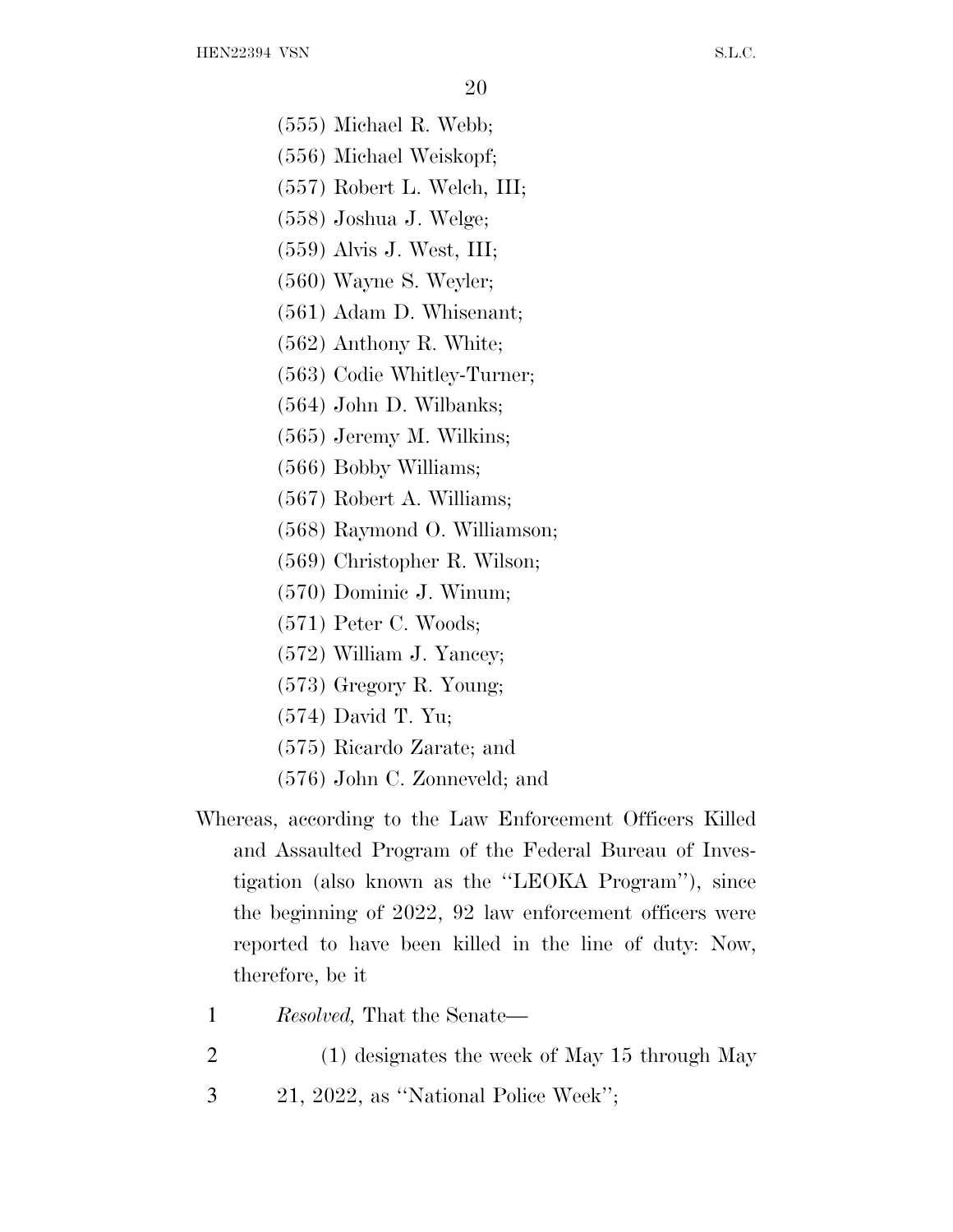| $\mathbf{1}$   | (2) expresses unwavering support for law en-         |
|----------------|------------------------------------------------------|
| $\overline{2}$ | forcement officers across the United States in the   |
| 3              | pursuit of preserving safe and secure communities;   |
| $\overline{4}$ | (3) recognizes the need to ensure that law en-       |
| 5              | forcement officers have the equipment, training, and |
| 6              | resources that are necessary in order to protect the |
| 7              | health and safety of the officers while the officers |
| 8              | protect the public;                                  |
| 9              | (4) recognizes the law enforcement community         |
| 10             | for continual unseen acts of sacrifice and heroism,  |
| 11             | especially in the midst of the COVID-19 pandemic     |
| 12             | crisis faced by the United States;                   |
| 13             | (5) acknowledges that police officers and other      |
| 14             | law enforcement personnel, especially those who have |
| 15             | made the ultimate sacrifice, should be remembered    |
| 16             | and honored;                                         |
| 17             | (6) expresses condolences and solemn apprecia-       |
| 18             | tion to the loved ones of each law enforcement offi- |
| 19             | cer who has made the ultimate sacrifice in the line  |
| 20             | of duty; and                                         |
| 21             | (7) encourages the people of the United States       |
| 22             | to observe National Police Week by honoring law en-  |
| 23             | forcement personnel and promoting awareness of the   |
| 24             | essential mission that law enforcement personnel un- |
|                |                                                      |